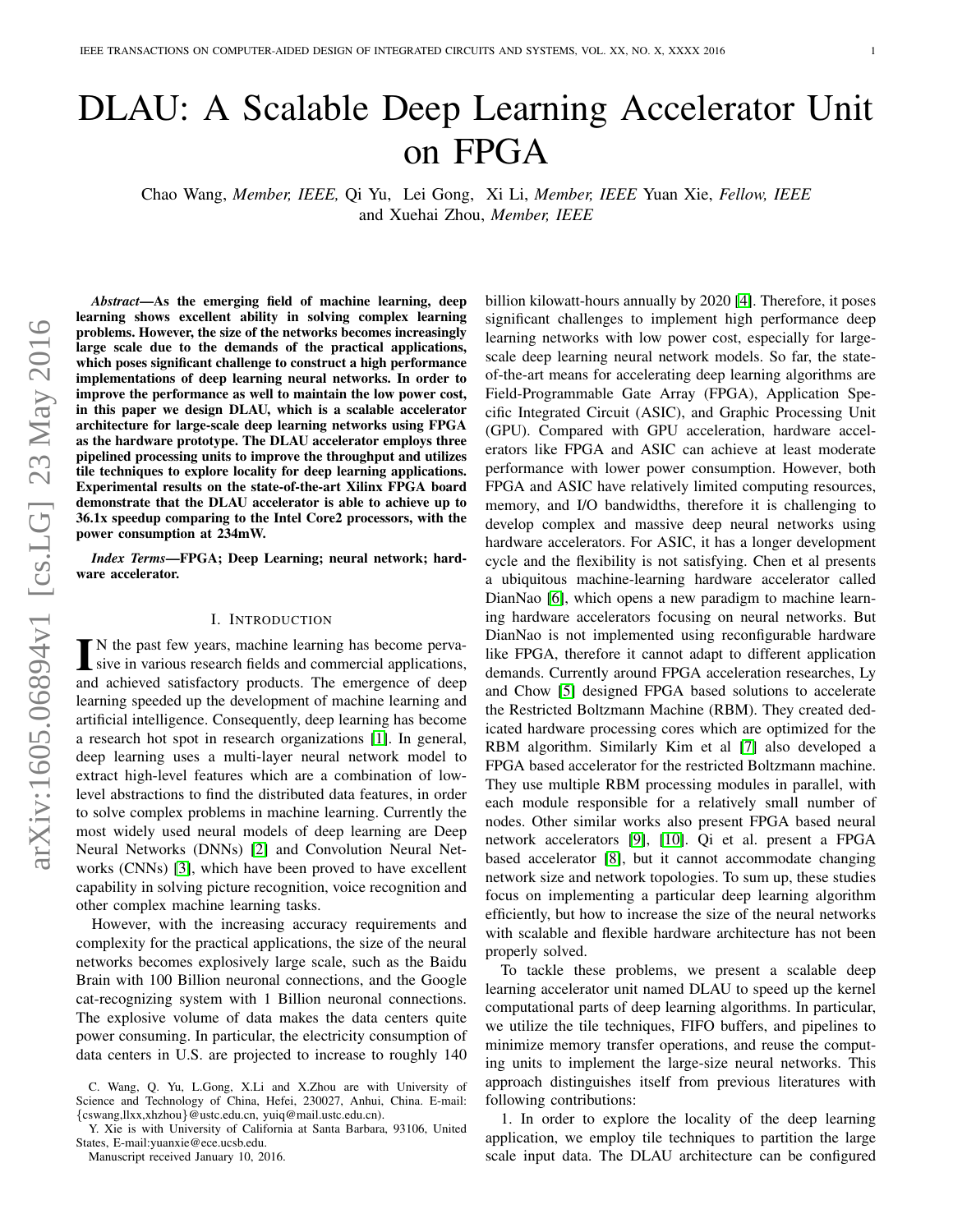TABLE I PROFILING OF HOT SPOTS OF DNN

<span id="page-1-0"></span>

| Algorithms  | Matrix Multiplication | Activation | Vector |
|-------------|-----------------------|------------|--------|
| Feedforward | 98.60%                | 1.40%      |        |
| RBM         | 98.20%                | 1.48%      | 0.30%  |
| ВP          | 99.10%                | 0.42%      | 0.48%  |

to operate different sizes of tile data to leverage the trade-offs between speedup and hardware costs. Consequently the FPGA based accelerator is more scalable to accommodate different machine learning applications.

2. The DLAU accelerator is composed of three fully pipelined processing units, including TMMU, PSAU, and AFAU. Different network topologies such as CNN, DNN, or even emerging neural networks can be composed from these basic modules. Consequently the scalability of FPGA based accelerator is higher than ASIC based accelerator.

# II. TILE TECHNIQUES AND HOT SPOT PROFILING

Restricted Boltzmann Machines (RBMs) have been widely used to efficiently train each layer of a deep network. Normally a deep neural network is composed of one input layer, several hidden layers and one classifier layer. The units in adjacent layers are all-to-all weighted connected. The prediction process contains feedforward computation from given input neurons to the output neurons with the current network configurations. Training process includes pre-training which locally tune the connection weights between the units in adjacent layers, and global training which globally tune the connection weights with Back Propagation process.

The large-scale deep neural networks include iterative computations which have few conditional branch operations, therefore they are suitable for parallel optimization in hardware. In this paper we first explore the hot spot using the profiler. Results in Fig. [I](#page-1-0) illustrates the percentage of running time including Matrix Multiplication (MM), Activation, and Vector operations. For the representative three key operations: feed forward, Restricted Boltzmann Machine (RBM), and back propagation (BP), matrix multiplication play a significant role of the overall execution. In particular, it takes 98.6%, 98.2%, and 99.1% of the feed forward, RBM, and BP operations. In comparison, the activation function only takes 1.40%, 1.48%, and 0.42% of the three operations. Experimental results on profiling demonstrate that the design and implementation of MM accelerators is able to improve the overall speedup of the system significantly.

However, considerable memory bandwidth and computing resources are needed to support the parallel processing, consequently it poses a significant challenge to FPGA implementations compared with GPU and CPU optimization measures. In order to tackle the problem, in this paper we employ tile techniques to partition the massive input data set into tiled subsets. Each designed hardware accelerator is able to buffer the tiled subset of data for processing. In order to support the large-scale neural networks, the accelerator architecture are reused. Moreover, the data access for each tiled subset can run in parallel to the computation of the hardware accelerators.

## Algorithm 1 Pseudocode Code of the Tiled Inputs

#### Require:

Ni: the number of the input neurons No: the number of the output neurons Tile Size: the tile size of the input data batchsize: the batch size of the input data for  $n = 0$ ;  $n <$  batchsize;  $n + +$  do for  $k = 0; k < N$ *i*;  $k+ =$  Tile Size do for  $j = 0; j < No; j + +$  do  $y[n][j] = 0;$ for  $i = k$ ;  $i < k +$  Tile\_Size&&i < Ni;  $i +$  + do  $y[n][j] += w[i][j] * x[n][i]$ if  $i == Ni - 1$  then  $y[n][j] = f(y[n][j]);$ end if end for end for end for end for

In particular, for each iteration, output neurons are reused as the input neurons in next iteration. To generate the output neurons for each iteration, we need to multiply the input neurons by each column in weights matrix. As illustrated in Algorithm 1, the input data are partitioned into tiles and then multiplied by the corresponding weights. Thereafter the calculated part sum are accumulated to get the result. Besides the input/output neurons, we also divided the weight matrix into tiles corresponding to the tile size. As a consequence, the hardware cost of the accelerator only depends on the tile size, which saves significant number of hardware resources. The tiled technique is able to solve the problem by implementing large networks with limited hardware. Moreover, the pipelined hardware implementation is another advantage of FPGA technology compared to GPU architecture, which uses massive parallel SIMD architectures to improve the overall performance and throughput. According to the profiling results depicted in Table [I,](#page-1-0) during the prediction process and the training process in deep learning algorithms, the common but important computational parts are matrix multiplication and activation functions, consequently in this paper we implement the specialized accelerator to speed up the matrix multiplication and activation functions.

## III. DLAU ARCHITECTURE AND EXECUTION MODEL

Fig. [1](#page-2-0) describes the DLAU system architecture which contains an embedded processor, a DDR3 memory controller, a DMA module, and the DLAU accelerator. The embedded processor is responsible for providing programming interface to the users and communicating with DLAU via JTAG-UART. In particular it transfers the input data and the weight matrix to internal BRAM blocks, activates the DLAU accelerator, and returns the results to the user after execution. The DLAU is integrated as a standalone unit which is flexible and adaptive to accommodate different applications with configurations. The DLAU consists of 3 processing units organized in a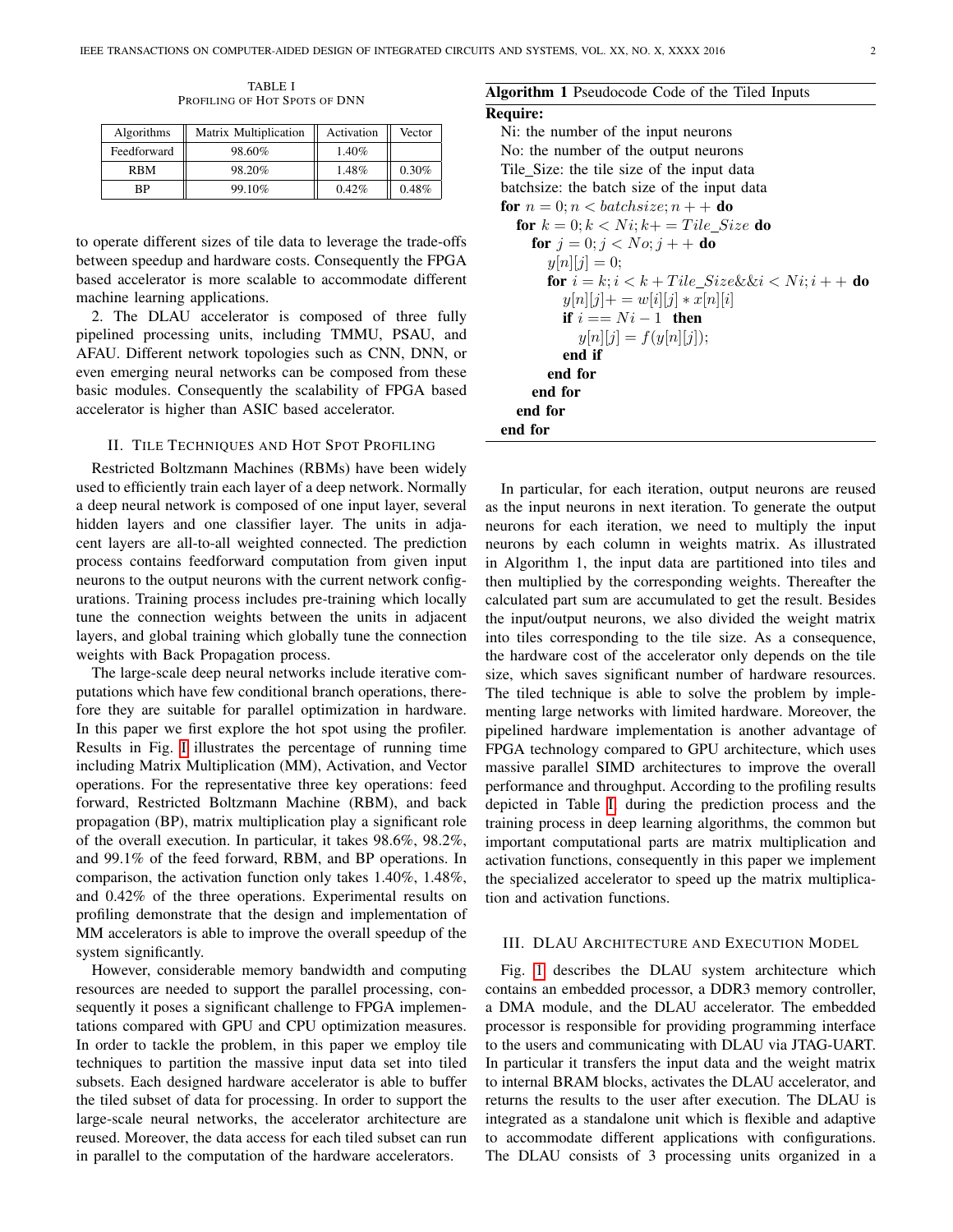

<span id="page-2-0"></span>Fig. 1. DLAU Accelerator Architecture.

pipeline manner: Tiled Matrix Multiplication Unit (TMMU), Part Sum Accumulation Unit (PSAU), and Activation Function Acceleration Unit (AFAU). For execution, DLAU reads the tiled data from the memory by DMA, computes with all the three processing units in turn, and then writes the results back to the memory.

In particular, the DLAU accelerator architecture has following key features:

FIFO Buffer: Each processing unit in DLAU has an input buffer and an output buffer to receive or send the data in FIFO. These buffers are employed to prevent the data loss caused by the inconsistent throughput between each processing unit.

Tiled Techniques: Different machine learning applications may require specific neural net-work sizes. The tile technique is employed to divide the large volume of data into small tiles that can be cached on chip, therefore the accelerator can be adopted to different neural network size. Consequently the FPGA based accelerator is more scalable to accommodate different machine learning applications.

Pipeline Accelerator: We use stream-like data passing mechanism (e.g. AXI-Stream for demonstration) to transfer data between the adjacent processing units, therefore TMMU, PSAU, and AFAU can compute in streaming-like manner. Of these three computational modules, TMMU is the primary computational unit, which reads the total weights and tiled nodes data through DMA, performs the calculations, and then transfers the intermediate Part Sum results to PSAU. PSAU collects Part Sums and performs accumulation. When the accumulation is completed, results will be passed to AFAU. AFAU performs the activation function using piecewise linear interpolation methods. In the rest of this section, we will detail the implementation of these three processing units respectively.

#### *A. TMMU architecture*

Tiled Matrix Multiplication Unit (TMMU) is in charge of multiplication and accumulation operations. TMMU is specially designed to exploit the data locality of the weights and is responsible for calculating the Part Sums. TMMU employs an input FIFO buffer which receives the data transferred from DMA and an output FIFO buffer to send Part Sums to PSAU.



Fig. 2. TMMU Schematic Diagram.

<span id="page-2-1"></span>

<span id="page-2-2"></span>Fig. 3. PSAU Schematic Diagram

Fig. [2](#page-2-1) illustrates the TMMU schematic diagram, in which we set tile size=32 as an example. TMMU firstly reads the weight matrix data from input buffer into different BRAMs in 32 by the row number of the weight matrix  $(n=i\%32)$  where n refers to the number of BRAM, and i is the row number of weight matrix). Then, TMMU begins to buffer the tiled node data. In the first time, TMMU reads the tiled 32 values to registers Reg<sub>ra</sub> and starts execution. In parallel to the computation at every cycle, TMMU reads the next node from input buffer and saves to the registers Reg b. Consequently the registers Reg a and Reg<sub>1</sub>b can be used alternately.

For the calculation, we use pipelined binary adder tree structure to optimize the performance. As depicted in Fig. [2,](#page-2-1) the weight data and the node data are saved in BRAMs and registers. The pipeline takes advantage of time-sharing the coarse-grained accelerators. As a consequence, this implementation enables the TMMU unit to produce a Part Sum result every clock cycle.

#### *B. PSAU architecture*

Part Sum Accumulation Unit (PSAU) is responsible for the accumulation operation. Fig. [3](#page-2-2) presents the PSAU architecture, which accumulates the part sum produced by TMMU. If the Part Sum is the final result, PSAU will write the value to output buffer and send results to AFAU in a pipeline manner. PSAU can accumulate one Part Sum every clock cycle, therefore the throughput of PSAU accumulation matches the generation of the Part Sum in TMMU.

# *C. AFAU architecture*

Finally, Activation Function Acceleration Unit (AFAU) implements the activation function using piecewise linear interpolation (y=ai\*x+bi,  $x \in [x_1, x_{i+1})$ ). This method has been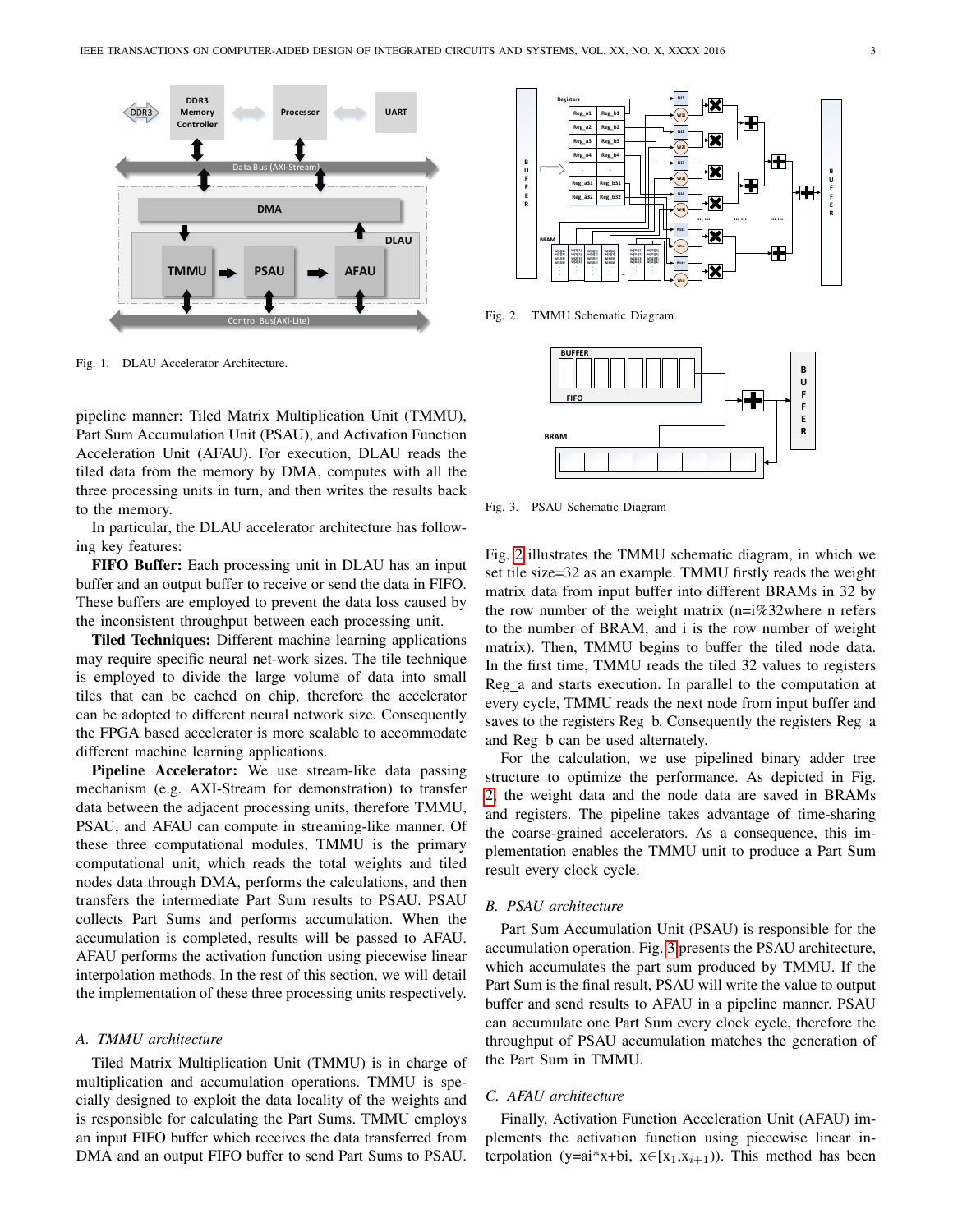widely applied to implement activation functions with negligible accuracy loss when the interval between  $x_i$  and  $x_{i+1}$ is insignificant. Eq. (1) shows the implementation of sigmoid function. For  $x>8$  and  $x\leq -8$ , the results are sufficiently close to the bounds of 1 and 0, respectively. For the cases in  $-8 < x \le 0$ and  $0 < x \le 8$ , different functions are configured. In total we divide the sigmoid function into four segments.

$$
f(x) = \begin{cases} 1 + a[\lfloor \frac{-x}{k} \rfloor]x - b[\lfloor \frac{-x}{k} \rfloor] & \text{if } -8 < x \le 0\\ a[\lfloor \frac{x}{k} \rfloor]x + b[\lfloor \frac{x}{k} \rfloor] & \text{if } 0 < x \le 8\\ 1 & \text{if } x > 8 \end{cases}
$$
(1)

Similar to PSAU, AFAU also has both input buffer and output buffer to maintain the throughput with other processing units. In particular, we use two separate BRAMs to store the values of a and b. The computation of AFAU is pipelined to operate sigmoid function every clock cycle. As a consequence, all the three processing units are fully pipelined to ensure the peak throughput of the DLAU accelerator architecture.

#### IV. EXPERIMENTS AND DATA ANALYSIS

In order to evaluate the performance and cost of the DLAU accelerator, we have implemented the hardware prototype on the Xilinx Zynq Zedboard development board, which equips ARM Cortex-A9 processors clocked at 667MHz and programmable fabrics. For benchmarks, we use the Mnist data set to train the  $784 \times M \times N \times 10$  Deep Neural Networks in Matlab, and use  $M \times N$  layers weights and nodes value for the input data of DLAU. For comparison, we use Intel Core2 processor clocked at 2.3GHz as the baseline.

In the experiment we use Tile size=32 considering the hardware resources integrated in the Zedboard development board. The DLAU computes 32 hardware neurons with 32 weights every cycle. The clock of DLAU is 200MHz (one cycle takes 5ns). Three network sizes—64 $\times$ 64, 128 $\times$ 128, and  $256\times256$  are tested.

#### *A. Speedup Analysis*

We present the speedup of DLAU and some other similar implementations of the deep learning algorithms in Table [II.](#page-3-0) Experimental results demonstrate that the DLAU is able to achieve up to  $36.1x$  speedup at  $256 \times 256$  network size. In comparison, Ly&Chows work [\[5\]](#page-4-5) and Kim et.als work [\[7\]](#page-4-6) present the work only on Restricted Boltzmann Machine algorithms, while the DLAU is much more scalable and flexible. DianNao [\[6\]](#page-4-4) reaches up to 117.87x speedup due to its high working frequency at 0.98GHz. Moreover, as DianNao is hardwired instead of implemented on a FPGA platform, therefore it cannot efficiently adapt to different neural network sizes.

Fig. [4](#page-3-1) illustrates the speedup of DLAU at different network sizes-64 $\times$ 64, 128 $\times$ 128, and 256 $\times$ 256 respectively. Experimental results demonstrate a reasonable ascendant speedup with the growth of neural networks sizes. In particular, the speedup increases from 19.2x in  $64\times64$  network size to 36.1x at the  $256 \times 256$  network size. The right part of Fig. [4](#page-3-1) illustrates

TABLE II COMPARISONS BETWEEN SIMILAR APPROACHES

<span id="page-3-0"></span>

| Work              | <b>Network</b>   | <b>Clock</b> | Speedup        | <b>Baseline</b> |
|-------------------|------------------|--------------|----------------|-----------------|
| Ly&Chow [5]       | $256 \times 256$ | 100MHz       | $32\times$     | 2.8GHz P4       |
| Kim et.al [7]     | $256 \times 256$ | 200MHz       | $25\times$     | 2.4GHz Core2    |
| DianNao [6]       | General          | $0.98$ GHz   | $117.87\times$ | 2GHz SIMD       |
| Zhang et.al $[3]$ | $256 \times 256$ | 100MHz       | $17.42\times$  | 2.2GHz Xeon     |
| DLAU              | $256\times256$   | 200MHz       | $36.1\times$   | 2.3GHz Core2    |



<span id="page-3-2"></span>Fig. 4. Speedup at Different Network Sizes and Tile Sizes.

<span id="page-3-1"></span>TABLE III RESOURCE UTILIZATION OF DLAU AT 32×32 TILE SIZE

| Component   | <b>BRAMs</b> | <b>DSPs</b> | <b>FFs</b> | <b>LUTs</b> |
|-------------|--------------|-------------|------------|-------------|
| <b>TMMU</b> | 32           | 158         | 25356      | 32461       |
| <b>PSAU</b> |              | 2           | 754        | 632         |
| <b>AFAU</b> | 2            |             | 2216       | 3291        |
| Total       | 35           | 167         | 28326      | 36384       |
| Available   | 280          | 220         | 106400     | 53200       |
| Utilization | 12.5%        | 75.9%       | 26.6%      | 68.4%       |

how the tile size has an impact on the performance of the DLAU. It can be acknowledged that bigger tile size means more number of neurons to be computed concurrently. At the network size of  $128 \times 128$ , the speedup is  $9.2x$  when the tile size is 8. When the tile size increases to 32, the speedup reaches 30.5x. Experimental results demonstrate that the DLAU framework is configurable and scalable with different tile sizes. The speedup can be leveraged with hardware cost to achieve satisfying trade-offs.

#### *B. Resource utilization and Power*

Table [III](#page-3-2) summarizes the resource utilization of DLAU in  $32\times32$  tile size including the BRAM resources, DSPs, FFs, and LUTs. TMMU is much more complex than the rest two hardware modules therefore it consumes most hardware resources. Taking the limited number of hardware logic resources provided by Xilinx XC7Z020 FPGA chip, the overall utilization is reasonable. The DLAU utilizes 167 DSP blocks due to the use of the Floating-point addition and the Floatingpoint multiplication operations.

Table [IV](#page-4-10) compares the resource utilization of DLAU with other two FPGA based literatures. Experimental results depict that our DLAU accelerator occupies similar number of FFs and LUTs to Ly&Chow's work [\[5\]](#page-4-5), while it only consumes 35/257=13.6% on the BRAMs. Comparing to the Kim et.al's